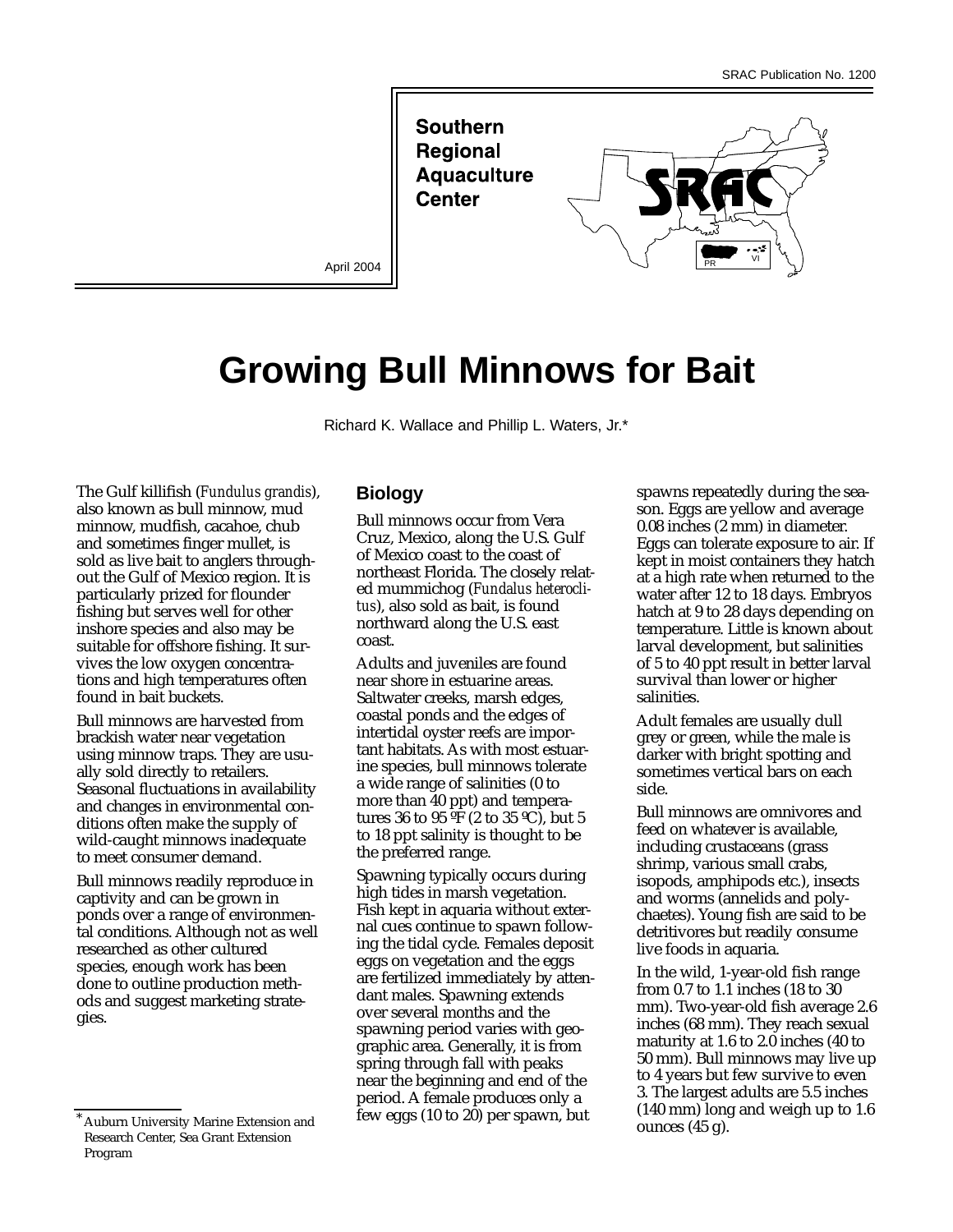Bull minnows look much like several closely related species such as the striped killifish (*Fundulus majalis*), longnose killifish (*F. similis*) and marsh killifish (*F. confluentus*). These species usually have strong vertical bars on the sides of the body and somewhat pointed heads. Bull minnows have blunt heads, many pale spots, and bars that are usually faint.

## **Culture**

Bull minnows have been grown successfully in ponds in several southern coastal states. Because most of the available information comes from experimental facilities with small ponds (0.2 acres or 0.08 ha), the optimal pond size has not been established. Stocking rates and treatments are given on a per acre (ha) basis.

General requirements include:

- Ready access to a dependable supply of brackish water with salinity of 5 to 30 ppt.
- Adequate land and appropriate soil to construct shallow (3-foot or 1-m) ponds that have properly sloped bottoms so they can be completely drained. Ponds also must have harvest basins. Pond construction may require permits from the Corps of Engineers or other agencies.
- Holding facilities (tanks, air supply, etc.) for grading and maintaining minnows before sale.

Published information focuses on developing culture systems that address the small number of eggs produced by females. This low production is unlike many other cultured species where a few females can produce enough eggs to supply the needs of the culture operation.

The most cited system is one that uses three phases to produce baitsize bull minnows. Other strategies are possible and perhaps preferable, but the three-phase system is a documented plan and a starting point that can be modified based on experience and resources.



Figure 1. Female bull minnow.



Figure 2. Male bull minnow.

#### **The three-phase system**

The first phase is a spawning pond devoted to egg production. The pond should be free of wild fish and vegetation. Adults about 0.35 ounces (10 g) or larger are stocked at 10,000 per acre (24,710/ha), with two females for every male. Stocking is done in January or early February. Fish are fed small floating feed pellets twice daily at 3 percent of their body weight per day. Pellets are 3 /32-inch (1.6-mm) and contain 28 to 40 percent protein.

As water temperature rises (above 68 ºF or 20 ºC in the northern Gulf), spawning mats are placed around the edge of the pond. Spawning mats are generally 3 feet by 2 feet by 3 inches (91 by 61 by 7.6 cm) and made of vinyl-coated welded wire with a mesh of 2 inches by 4 inches (5.1 by 10.2 cm) to hold spawning media (coarse, fibrous material such as treated Spanish moss or coconut fibers), which are available from aquaculture supply stores.

Mats are placed just below the water surface. They work better if elevated off the bottom so that spawning can also occur under the mat. Spawning mats may not do as well on the downwind side of ponds where debris and other materials pile up and foul the mats.

Mats should be checked periodically for egg production and all mats moved to the phase-two pond within a week to avoid a wide range of hatching dates. This helps prevent predation of recently hatched fish by fish that have hatched earlier.

The second phase is a hatching pond or ponds devoted to hatching eggs and growing fry. The ponds must be properly prepared before the spawning mats and eggs are placed in them. All wild fish should be removed, the ponds refilled with water filtered through fine mesh (285-micron or 0.01-inch) material, and the ponds treated for aquatic insects.

Removing wild fish and filtering the water are extremely important in all three phases. Wild fish left in ponds or fish eggs and larvae that enter from the water source can become major predators of and competitors with bull minnows. This makes fish sorting extremely time consuming. Sheepshead minnows (*Cyprinodon variegates*) are particularly adept at invading ponds and becoming a serious problem.

Predacious air-breathing insects should be controlled by applying a mixture of 1 part oil and 8 parts diesel fuel at a rate of 2 gallons per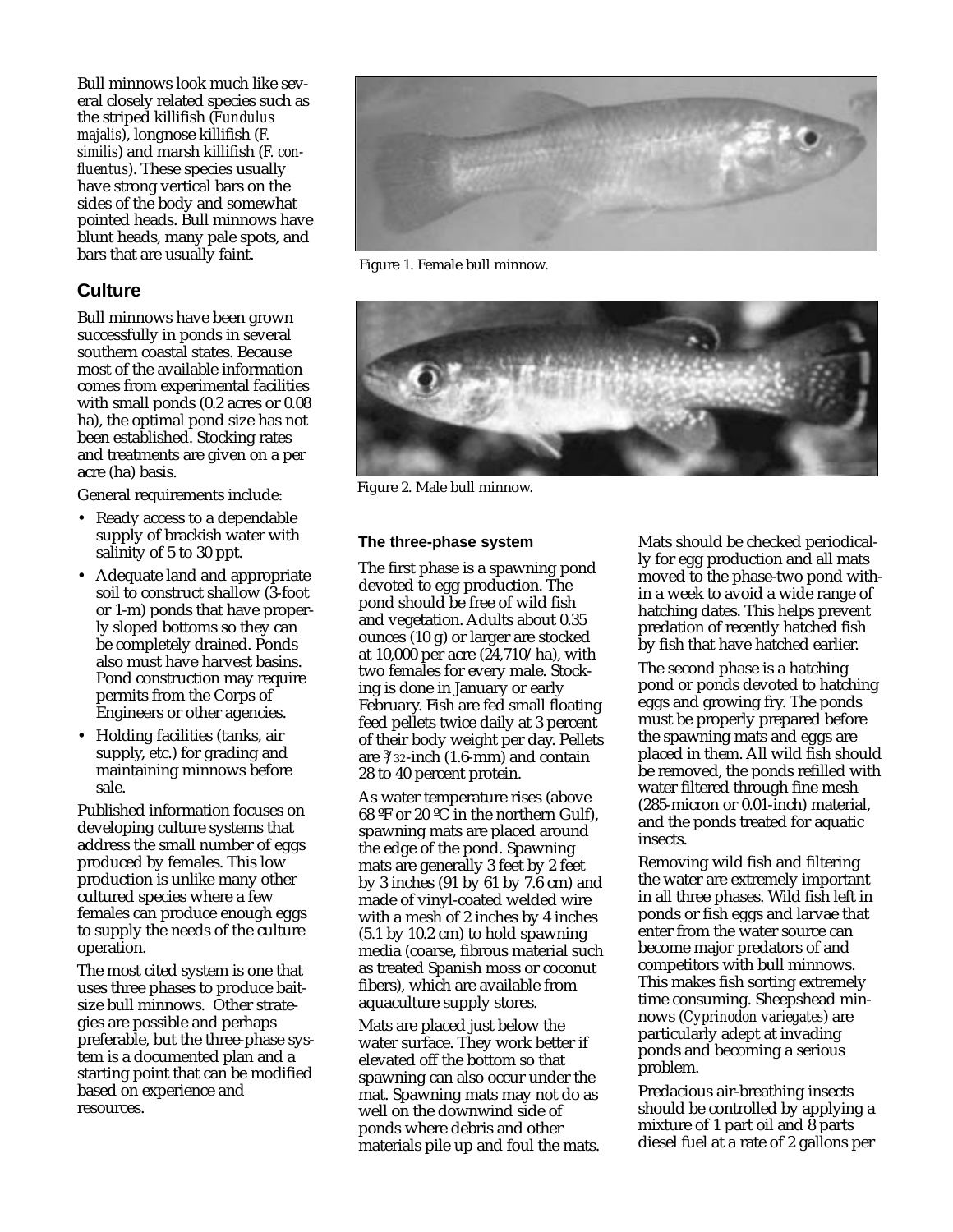acre (18.7 l/ha). Some states do not allow the use of petroleum products for controlling pond insects. In these places, ponds must be filled just before egg stocking.

If aquatic insects can be controlled, hatching ponds should be fertilized a week before stocking and periodically thereafter. Forty pounds per acre (45 kg/ha) of 12-12-12 fertilizer has been used successfully, as has 250 pounds per acre (280 kg/ha) of dried chicken manure. Some research on fertilizing saltwater ponds indicates that the amount of phosphorus can be reduced or eliminated. Fertilizer is applied as needed to maintain about 12 inches (30 cm) of Secchi disk transparency in the pond water.

Approximately 1.5 million eggs can be stocked per acre (0.40 ha), with the expectation of obtaining about 1 million fry. The number of eggs transferred can be estimated by counting the number of eggs in several squares of the wire mesh and multiplying by the total number of squares. This is more difficult than it sounds, as it is hard to see the eggs in the mats and it can be quite tedious to separate eggs from the spawning material.

As fry begin to appear in the pond they are fed finely ground minnow meal (28 to 32 percent crude protein) at 5 pounds per acre per day (5.6 kg/ha). The role of feed in bull minnow production is unclear. At lower fish densities, bull minnows have grown just as well in fertilized ponds with and without feed. Feed may act as additional fertilizer for natural food production or, for fish that learn to eat it, feed may be an additional source of nutrients.

In phase three, young fish are transferred into ponds (prepared as in phase two) for grow out to harvestable size minnows. When young fish reach about 900 to 1,500 per pound (0.3 to  $0.5/g$ ), they are harvested from phase-two ponds during the cool part of the day using a small-mesh seine. Ideally, fish are kept in an adequate holding facility for a day and graded through a 16/64 -inch (6.3-mm) minnow grader. Fish that pass though the grader are then restocked into separate ponds from the retained

fish to get a more uniform size per pond.

With the three-phase system there are several options for stocking, depending on what size fish the market needs and when they are needed. The time needed to produce a certain size fish is largely dependent on the density of stocking. For example, stocking at 50,000 per acre (123,500/ha) can produce 2.5-inch (64-mm) minnows in about 5 weeks. If the stocking rate were 100,000 per acre, grow-out would take a little more than 6 weeks. At a stocking rate of 200,000 per acre fish would grow very little. This rate could be used to hold fish over the winter. Many other combinations of size and time to harvest are possible depending on the size of fish stocked and the density.

Phase-three fish are fed floating feed twice daily at 10 percent of the stocked weight per day. After about 10 days, fish are sampled to determine their average weight and then fed 5 percent of the total weight. Further adjustments are made every 10 to 14 days. If the total weight of fish exceeds 500 pounds per acre the rate should be reduced to 3 percent per day. Feed should not exceed 25 pounds per acre (11.3 kg/ha) per day. At higher feeding rates pond aeration may be needed to keep dissolved oxygen within acceptable levels.

When fish reach market size they are harvested by seining, trapping or pond draining. Because this is one of the most critical activities in commercial production, considerable thought and planning should go into the process ahead of time. This planning begins when ponds are constructed. Pond bottoms must be smoothly graded with no stumps or other obstructions. Water must drain properly so that fish can be concentrated in one area or in a catch basin. Improperly graded ponds cause minnows to be stranded in the mud and lost. Even ponds in which fish will be trapped should be drainable for pond maintenance.

Harvesting strategies depend on the amount of fish needed and the labor available. Trapping can be effective as long as fish density is

high. Although relatively few fish are caught per trap, a good number can be caught over several days. Partial harvests can be done by seining. Fish not needed can be returned to the pond or transferred to another pond. Draining should result in a total harvest.

Regardless of the harvesting method, plans should be made for holding and grading the harvested fish. The trapping method takes longer, so fish must be held until enough are accumulated for a sale. With the other harvesting methods there are enough fish for immediate transportation. However, they should be graded and held for a day for a top quality product. Holding fish for a day allows them to recover from handling stress. It also allows the producer to remove dead or dying fish. Fish retained on a 24/64 -inch (9.5-mm) grader are large enough for market.

#### **Other production systems**

The three-phase system gives managers more control but also requires more labor than a one- or two-phase system. A one-phase system would combine the spawning pond, hatching/fry pond, and grow-out pond. A two-phase system might combine the hatching/ fry pond and grow-out pond or the spawning pond and hatching/fry pond. Disadvantages of these combinations are less certainty about the amount of production and greater risk of predation by adults on juveniles.

Bull minnows have also been grown in recirculating systems with mixed results. Good growth was difficult to achieve when artificial diets were the sole source of food. On the other hand, recirculating systems provide maximum management control and ease of harvest.

## **Disease, salinity and water quality**

Bull minnows, like any other fish, are subject to parasites and infections when under stress. Research shows that cultured bull minnows remain relatively free of these problems, or at least do not seem